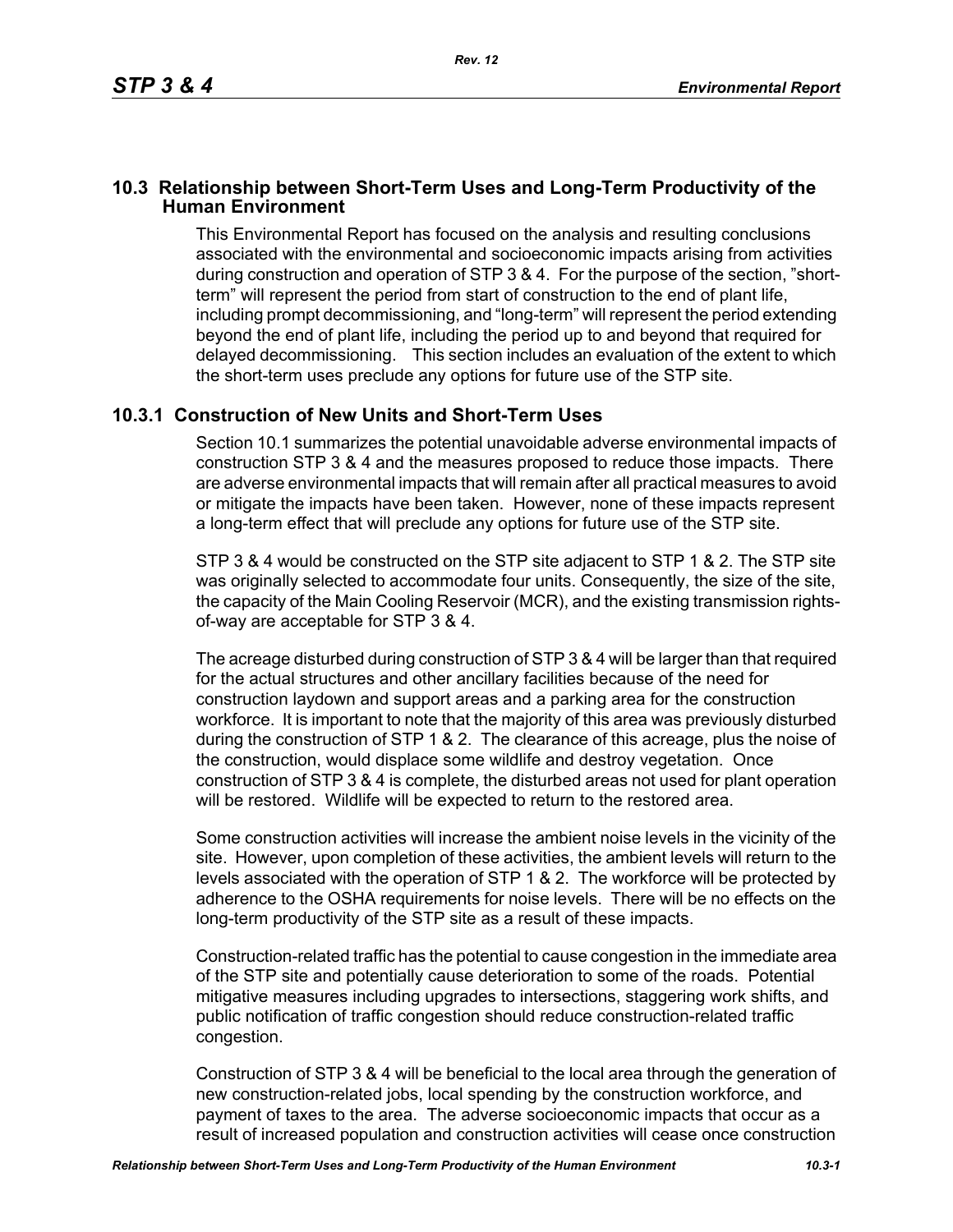is complete and the workforce leaves the area. Benefits from increased tax revenues will persist into the foreseeable future.

The construction of STP 3 & 4 will not affect long-term productivity of the environment.

## **10.3.2 Operation of the New Units and Long-Term Productivity**

Section 10.1 summarizes the potential unavoidable adverse environmental impacts of operation of STP 3 & 4 and the measures proposed to reduce those impacts. There are adverse environmental impacts that could remain after all practical measures to avoid or mitigate the impacts have been taken. However, none of these impacts represent a long-term effect that will preclude any options for future use of the STP site.

The STP site has already been developed as a location for an energy generation facility. The operation of STP 3 & 4 represents a continuation of the current and planned land use. Therefore, options for future use of the STP site, including operation of new energy generation facilities, are not precluded.

At the end of the plant's life, the STP site will be decommissioned, as required by the NRC, using one of the three approved decommissioning methods. Regardless of the specific decommissioning method used, the commitment of small amounts of land for radioactive material waste burial will be required. Potential long-term impacts to productivity of the site in those waste burial areas can be expected; however, the rest of the site would be available for future industrial or nonindustrial use. The maximum long term impact to productivity will result when the plant is not dismantled at the end of the period of plant operation, and consequently the land occupied by the plant structures will not be available for other use.

Operation of STP 3 & 4 will require additional water resources. The water used in plant operations and the makeup water for the MCR will be taken from groundwater wells and the Colorado River. Short-term impacts to water resources as a result of the operation of STP 3 & 4 are SMALL. Upon decommissioning of the site, use of local water resources will cease. Therefore, the use of water resources during operation of STP 3 & 4 will not impact the long-term productivity of the site.

Operation of STP 3 & 4 will require the consumption of nonrenewable resources, as discussed in Subsection 10.2.2. Consumption of these materials will cease upon decommissioning and does not affect the future productivity of the STP site.

The operation of fossil fuel-fired combustion equipment will increase air emissions during the operation of STP 3 & 4. Air quality impacts will be small because this equipment will be operated in accordance with Texas regulations for operating air emission sources and the emissions will be intermittent (less than approximately 100 hours per year). Additionally, the predicted salt deposition from the operation of the cooling towers at locations away from the immediate vicinity of the mechanical draft cooling towers would be less than the NUREG-1555 significance level where visible effects to vegetation may be observed. Once the plant ceases to operate and is decommissioned, impacts to air will cease. No future issues for the long-term uses of the site will result from the impacts of increased air emissions.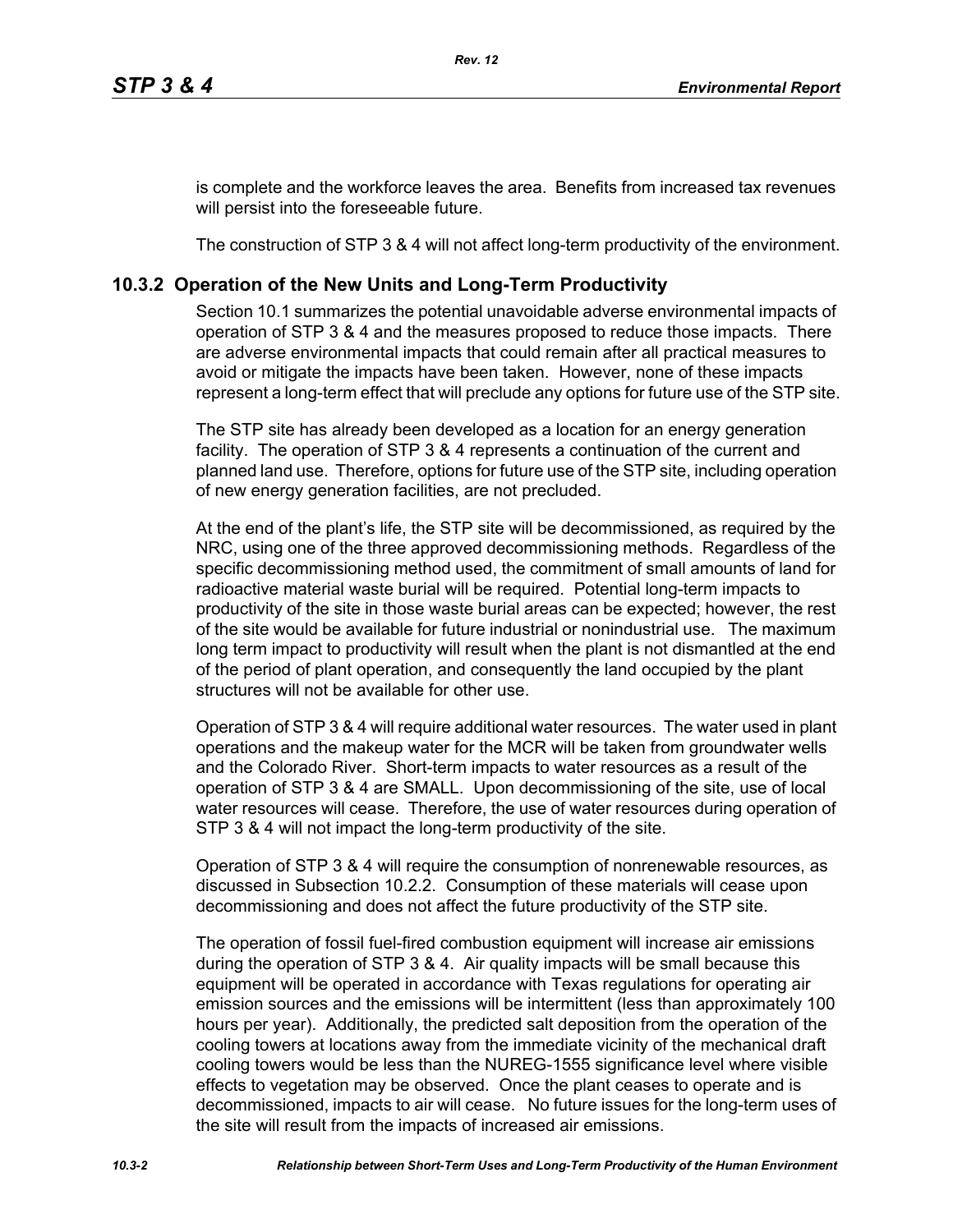Chemicals and thermal pollution will be released to the Colorado River, in compliance with the Texas Pollutant Discharge Elimination System wastewater discharge permit. The releases will not adversely affect the Colorado River water quality during the operation of the plant. After decommissioning, releases to surface waters will cease.

Impacts due to radiological emissions will be SMALL because the operation of STP 3 & 4 will be in accordance with NRC regulations. Planned radiological emissions will not contaminate STP property or the surrounding land above NRC regulatory limits. Once the plants cease to operate and are decommissioned, radiological releases will cease. No future issues associated with the radiological emissions from operation of STP 3 & 4 will affect the long-term uses of the STP site.

High-level and transuranic radiological wastes will be disposed at a repository, such as the candidate repository at Yucca Mountain, Nevada (Subsection 5.7.6). However, this high-level waste may be stored in the interim on site, such as in the spent fuel pool or an Independent Spent Fuel Storage Installation located on site. This portion of the site will be unavailable for future use until the radiological wastes are transported offsite.

Socioeconomic changes, such as additional local infrastructure, brought about by the operation of the plant will likely continue after the plant is decommissioned. Property taxes paid by STPNOC to Matagorda County will provide significant revenues to the county for the foreseeable future, and will support greater county infrastructure and social service improvements. The Matagorda County population will increase during the life of the plant and will use the services provided as a result of STP-related tax revenues. Most of Matagorda County is agricultural, and provides little tax revenue to support county infrastructure and services. Therefore, taxes paid to Matagorda County will have a long-term positive effect on the productivity of the county.

## **10.3.3 Summary of Relationship between Short-Term Uses and Long-Term Productivity**

The negative impacts of local use of the human environment by the installation, operation, and decommissioning of STP 3 & 4 is summarized in terms of the unavoidable adverse environmental impacts of construction and operation, summarized in Section 10.1, and the irreversible and irretrievable commitments of environmental resources associated with the project, summarized in Section 10.2. Except for the consumption of nonrenewable resources during the construction and operation of STP 3 & 4 and the land committed for waste burial, these impacts may be classified as short-term.

The principal short-term benefit resulting from the installation and operation of STP 3 & 4 is production of electrical energy and associated enhancement in regional economic productivity. The regional productivity resulting from the additional electrical energy produced by the plant is expected to result in a correspondingly large increase in regional long-term productivity that would not be equaled by any other long-term use of the site. In addition, most long-term impacts resulting from land-use preemption by plant structures can be eliminated by removing these structures or by converting them to other productive uses (NUREG-1555).